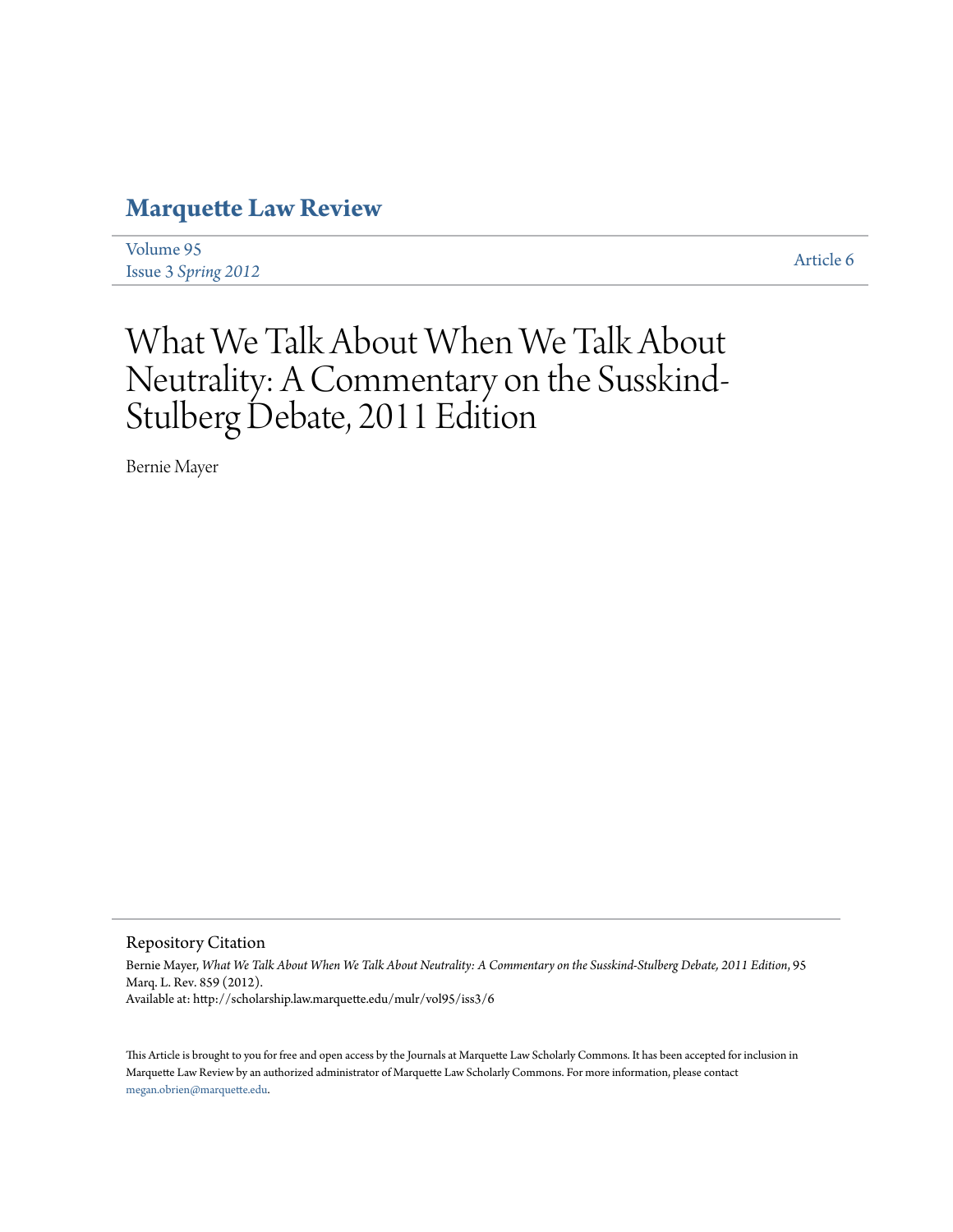### **WHAT WE TALK ABOUT WHEN WE TALK ABOUT NEUTRALITY: A COMMENTARY ON THE SUSSKIND– STULBERG DEBATE, 2011 EDITION**

#### BERNIE MAYER, PH.D.<sup>\*</sup>

### I. INTRODUCTION

We have an incredible appetite for debating the role and meaning of neutrality in mediation. Mediators seem to be fairly clear about how to handle neutrality in practice, but confused in theory. That is, mediators are generally fairly clear about how to present their role, their commitment to impartiality, their structural independence, and the practical implications of how they define their role for how they approach their work. But when we discuss how to conceptualize neutrality, when we consider how thorough our commitment to neutrality can be, and when we debate whether such a commitment is even appropriate, we are often confused, inconsistent, and divided. Something is going on here beyond the need to clarify our ethical stance and our commitment to our clients. What does this discussion represent and what can we learn from this discussion about our identity as conflict professionals?

Perhaps the most renowned representation of this discussion has been the exchange between Josh Stulberg and Larry Susskind.<sup>1</sup> In their exchange, Susskind argued that mediators had a responsibility to insure that the outcome of mediation is fair and stable and that it lead to socially desirable outcomes and precedents. $2$  Stulberg responded that the mediator not only had no such responsibility but also that any attempt to insure a desirable outcome would undercut the potential mediation offered to disputants and to society. $3$  As reported elsewhere

<sup>\*</sup> The Werner Institute, Creighton University.

<sup>1.</sup> *See generally* Joseph B. Stulberg, *The Theory and Practice of Mediation: A Reply to Professor Susskind*, 6 VT. L. REV. 85 (1981); Lawrence Susskind, *Environmental Mediation and the Accountability Problem*, 6 VT. L. REV. 1 (1981).

<sup>2.</sup> Susskind, *supra* note 1, at 13–18.

<sup>3.</sup> Stulberg, *supra* note 1, at 86–87.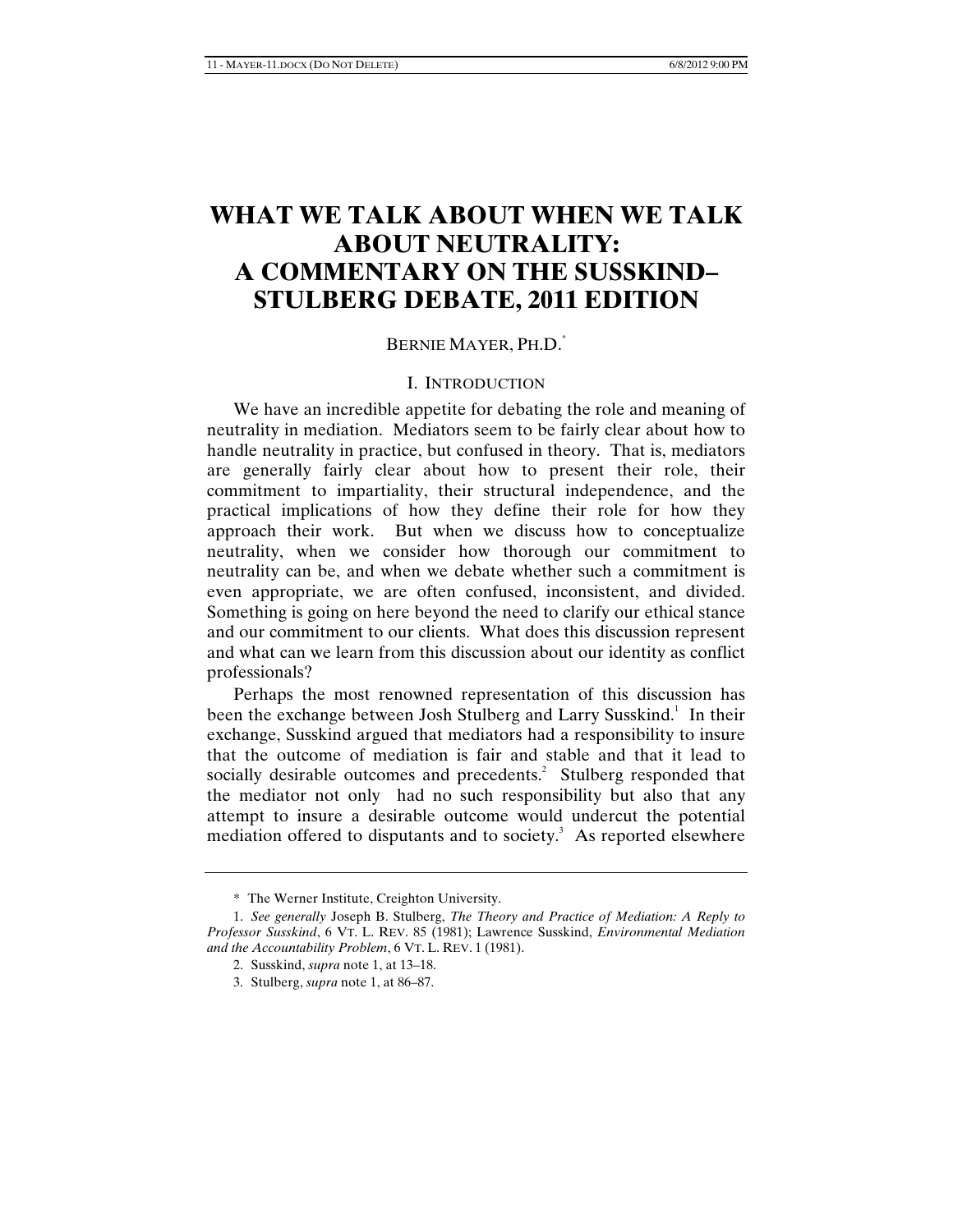in this issue, Susskind and Stulberg revisited their classic discussion at a recent court-based-mediation conference held at Marquette University Law School in September  $2011<sup>4</sup>$ . I had the privilege of participating in this panel (moderated by John Lande<sup>5</sup>). I was impressed by the shelf life of this discussion, by the continued influence of Susskind and Stulberg's framing of the issue, and by their steadfastness in holding to pretty much the same positions that they articulated thirty years ago. But I do not think that their framing of the issue gets to the core challenge that the discussion of neutrality suggests, and I believe that such framing is misleading in some important ways. On one hand, mediators do not have the power to insure fair, stable, or socially desirable outcomes, and they generally do not have the power to prevent such outcomes either. $6$ On the other hand, mediators often alter the power dynamics in negotiations.<sup>7</sup> There is no such thing as a level playing field, and as a result, mediators always have an impact, which is not neutral, on the process and the outcome.<sup>8</sup> Were we not to have such an impact, we would not be of much value and our help would not be sought. The challenge is to be conscious, transparent, strategic, and wise in using our power to promote an ethical and constructive conflict engagement process.

#### II. WHAT DO WE MEAN BY NEUTRALITY?

To get at this, let us first consider what we mean by neutrality. There are many definitions of neutrality—and almost equally as many critiques of these definitions, especially as applied to the role of mediation.<sup>9</sup> As I see it, neutrality as applied to mediation is composed of several different and sometimes contradictory elements. These

<sup>4.</sup> *See generally* Panel Discussion, *Core Values of Dispute Resolution: Is Neutrality Necessary?*, 95 MARQ. L. REV. 805 (2012).

<sup>5.</sup> John Lande is the Isidor Loeb Professor and Former Director of the LL.M. Program in Dispute Resolution at the University of Missouri School of Law.

<sup>6.</sup> *See* BERNARD S. MAYER, BEYOND NEUTRALITY: CONFRONTING THE CRISIS IN CONFLICT RESOLUTION 141 (2004) [hereinafter MAYER 2004] (arguing that mediators offer unrealistic guarantees to parties in a dispute, such as neutrality and equality).

<sup>7.</sup> *See id.* at 142–43.

<sup>8.</sup> *Id.* at 141–44.

<sup>9.</sup> *See, e.g.*, Sara Cobb & Janet Rifkin, *Practice and Paradox: Deconstructing Neutrality in Mediation*, 16 LAW & SOC. INQUIRY 35 (1991); Kevin Gibson et al., *Shortcomings of Neutrality in Mediation: Solutions Based on Rationality*, 12 NEGOT. J. 69 (1996); Rachael Field, *Neutrality and Power: Myths and Reality*, ADR BULL. (Bond Univ. Dispute Resol. Ctr., Robina, Queensland, Austl.), May/June 2000, at 16.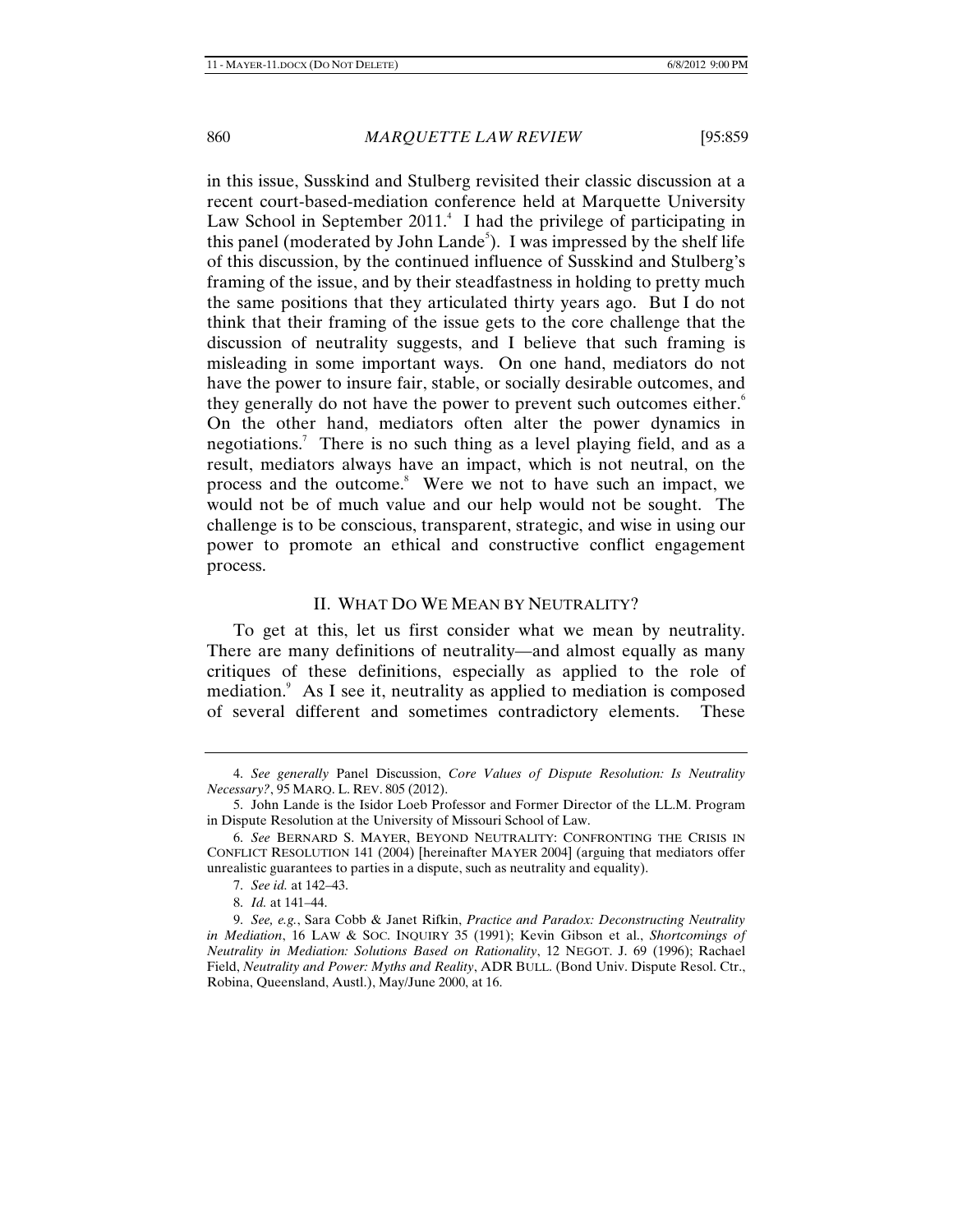include structure, behavior, emotion, perception, and intention. The structural element is about connection and conflict of interest. Are we connected by history, relationships, culture, gender, ethnicity, or in some other way to one or more of the parties to a dispute? Will we benefit in some significant way by a particular kind of outcome? Structural challenges to neutrality are sometimes obvious. If I am mediating an employment dispute related to a proposed termination of an employee and if I may be offered that same job if the termination goes through, no matter how fair-minded I am, I am not neutral. If I am mediating the divorce of a niece, I am not neutral. If I own shares in a company that is a party to a dispute I am asked to mediate, I am not neutral (at least in a structural sense).

Sometimes, the structural challenges are subtler. If I have been engaged to mediate disputes in which one of the parties is represented by a large and influential law firm with whom I have frequently worked, whereas the other side is represented by a small, struggling firm with whom I have never worked before and am unlikely to work with again, then there is a significant structural challenge to my neutrality. I potentially stand to lose an important source of referrals if I alienate one side, whereas the consequences of alienating the other side are minimal. But if we never take on cases where there is any potential challenge to our structural neutrality, then our scope of practice would be very limited, particularly if we work in small communities.

Connections abound in our lives. And clients often want us because they have heard of us or previously worked with us. When are the structural challenges to our neutrality so great that we need to recuse ourselves from a particular case, no matter how convinced we are that we can act in a fair and constructive way? There are plenty of answers to this question in different codes of professional conduct, but the bottom line seems to be that we should be transparent about our connections and exercise judgment about when we cannot ethically act as a third party. In other words, the boundaries of appropriate behavior are not clear.

Neutrality as behavior has to do with what we actually do that might favor one party at the expense of another party. Some behaviors are clearly gross breaches of neutrality, for example, when we reveal to one side what the undisclosed bottom line of another side might be or when we openly take sides on a contentious issue. But when we avoid eye contact with one party, allow one party to speak at far greater length than another, or focus on a subject that is important to one party but not on an issue that is important to another party, we are also behaving in a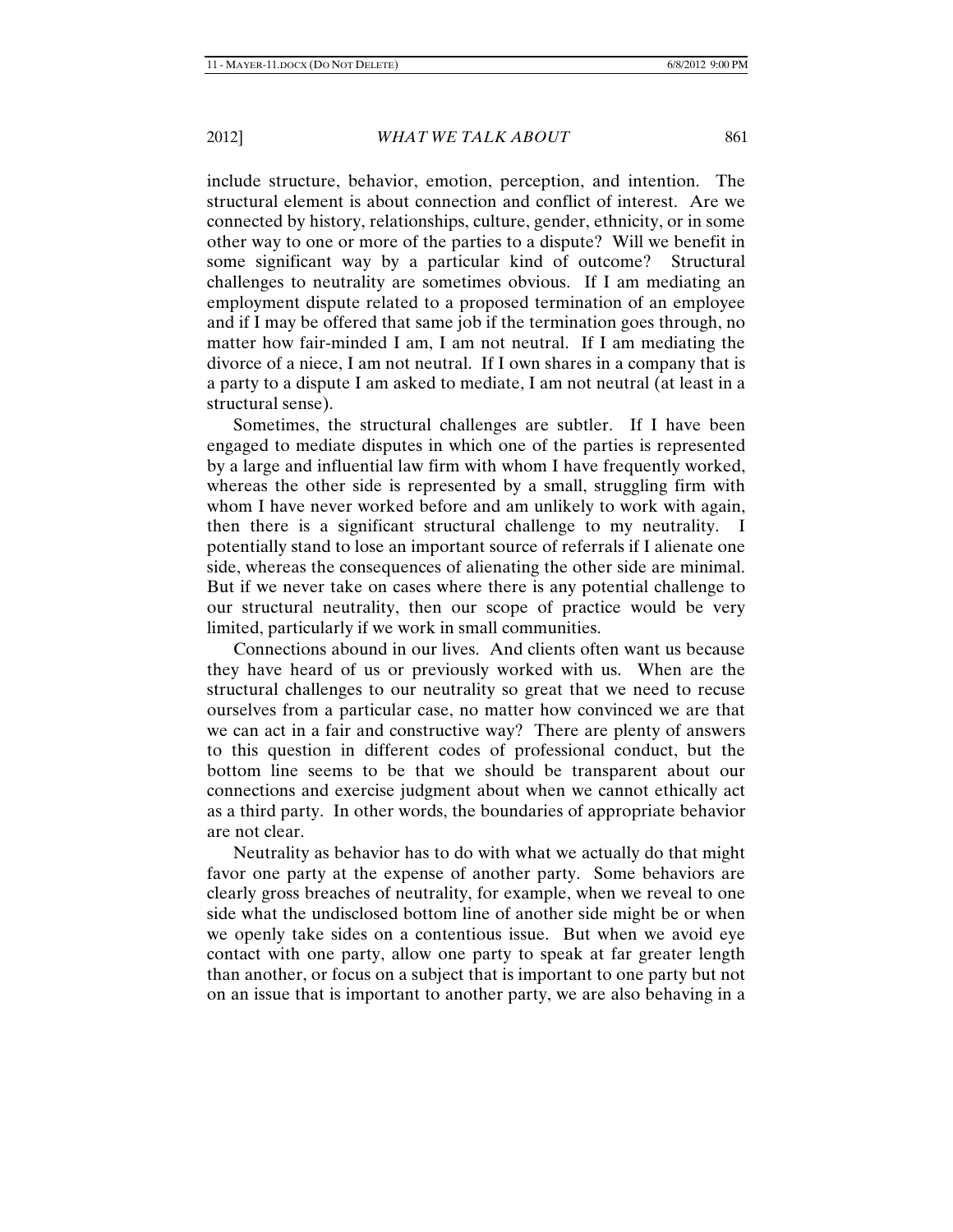way that is not neutral—that is, we are acting in a way that promotes the interests of one party over another party.

Of course, there is no way to avoid this situation entirely. Anything we do—or don't do—has an impact and often a differential impact on the parties involved. If we were to be so guarded in our behavior so as to absolutely minimize the potential of having such an impact, we would severely limit our ability to be effective. We are expected to prevent one party from dominating or intimidating another, to see to it that all relevant issues are addressed, to try to insure that each party has the opportunity to articulate their concerns, and to have their questions addressed. While these may seem like neutral actions, they often occur under circumstances when one party is more powerful or competent at negotiation than another, and our interventions, therefore, have the effect of empowering the less powerful party to some degree at the expense of the more powerful party. We can try to justify such an intervention by arguing that in the end this benefits everyone, but this is not always the case. Sometimes the more powerful party would do better, at least by their own standards, if we were to play a more passive role. At other times, we may actually advance the cause of the more powerful party by trying to adhere to a more neutral role. In a sense, our very attempt to be neutral is sometimes the source of non-neutral behavior. In other words, complete behavioral neutrality is not an option. All playing fields advantage some parties more than others, and all interventions or actions do the same.

Emotional neutrality, which is sometimes referred to as impartiality or lack of bias, is even more difficult to monitor.<sup>10</sup> Part of what allows us to be effective involves our connecting with parties emotionally and being empathetic. We naturally have feelings about the situations and the parties—sometimes stronger, sometimes less so—and sometimes we have positive feelings toward one party and negative feelings toward another. We also find ourselves mediating issues about which we have strong opinions. For example, divorce mediators have all experienced cases where agreements were reached about the care of children that are not what we consider to be the best for the children or the families.

If I had to step aside from acting as a mediator every time I found myself more sympathetic toward one side than another or in disagreement in some way with the outcome emerging from the process,

<sup>10.</sup> *See* MAYER 2004, *supra* note 6, at 17, 29–30; CHRISTOPHER W. MOORE & PETER J. WOODROW, HANDBOOK OF GLOBAL AND MULTICULTURAL NEGOTIATION 419 (2010).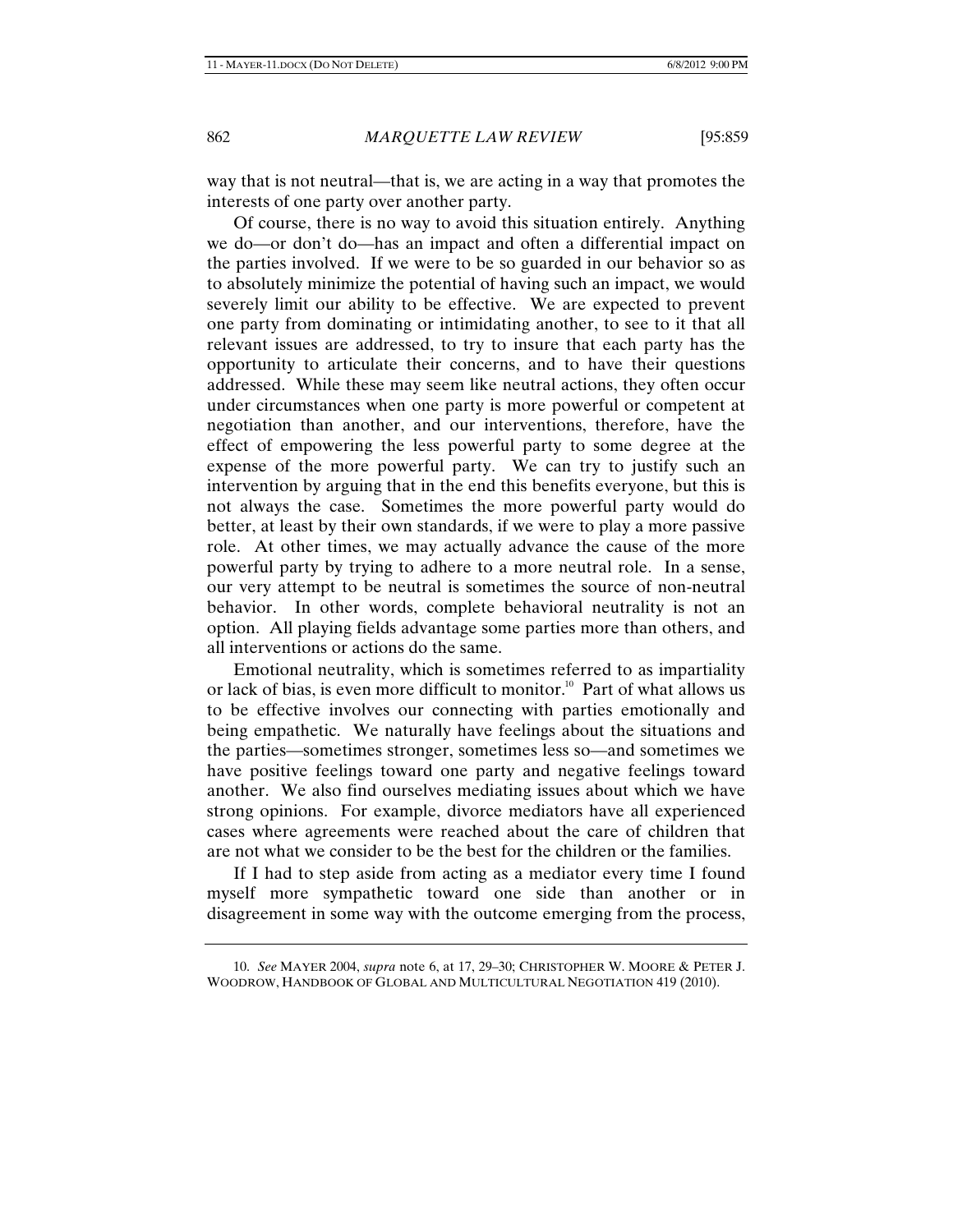I would find myself without much work. It may be that I like one party more than another, that I am more concerned about that party's circumstances, that I can empathize with that party's point of view, or that I agree with that party's arguments. This does not mean that I express these thoughts openly or directly or that I act on them. But, nonetheless, they are there, and it is likely that I will be better able to monitor their impact on how I handle myself as a mediator if I am honest with myself about this situation than if I deny this reality.

Ironically, and I have heard this from many other mediators, the biggest challenge mediators may face to behaving in a fair way may be overcompensation for our less-than-impartial feelings. That is, if I am more sympathetic to one party than to another and if I like that party more, I may overcompensate and go well out of my way to make sure the needs of the other party are addressed, thereby doing a disservice to the party I am sympathetic toward.

We often talk about the perception of bias as opposed to its actuality. Neutrality is as much about perception as anything else. If we are perceived to be biased or non-neutral, then to a certain extent we are. We are often more concerned about acting in a way that will not be perceived as biased than acting in a way that is actually not biased. It is the perception that is key. But of course, this is an ephemeral criterion. If disputants are unhappy about an outcome, then it is easy for them to assume the process and the mediator have been unfair in some way. If we are overly concerned with this perception, we can be inhibited from acting in a responsible manner—for example, by helping people to articulate what their genuine choices are, fair or unfair though these may be. However, if we do not pay attention to the potential that we will be perceived as partial in some way, we may not only undercut our effectiveness, but we may be ignoring one of the most important ways of evaluating our own approach.

Neutrality as an aspiration may be the clearest and most meaningful way of understanding this concept.<sup>11</sup> When we commit to impartiality, neutrality, or evenhandedness, we are essentially expressing an aspiration rather than a clearly definable commitment. We are saying that our intentions are to be fair, to be evenhanded, and to act in a neutral manner without bias—whatever specific meaning we may give to those terms. We can control the most egregious or obvious expressions

<sup>11.</sup> *See generally* BERNARD S. MAYER, THE DYNAMICS OF CONFLICT: A GUIDE TO ENGAGEMENT AND INTERVENTION (2012).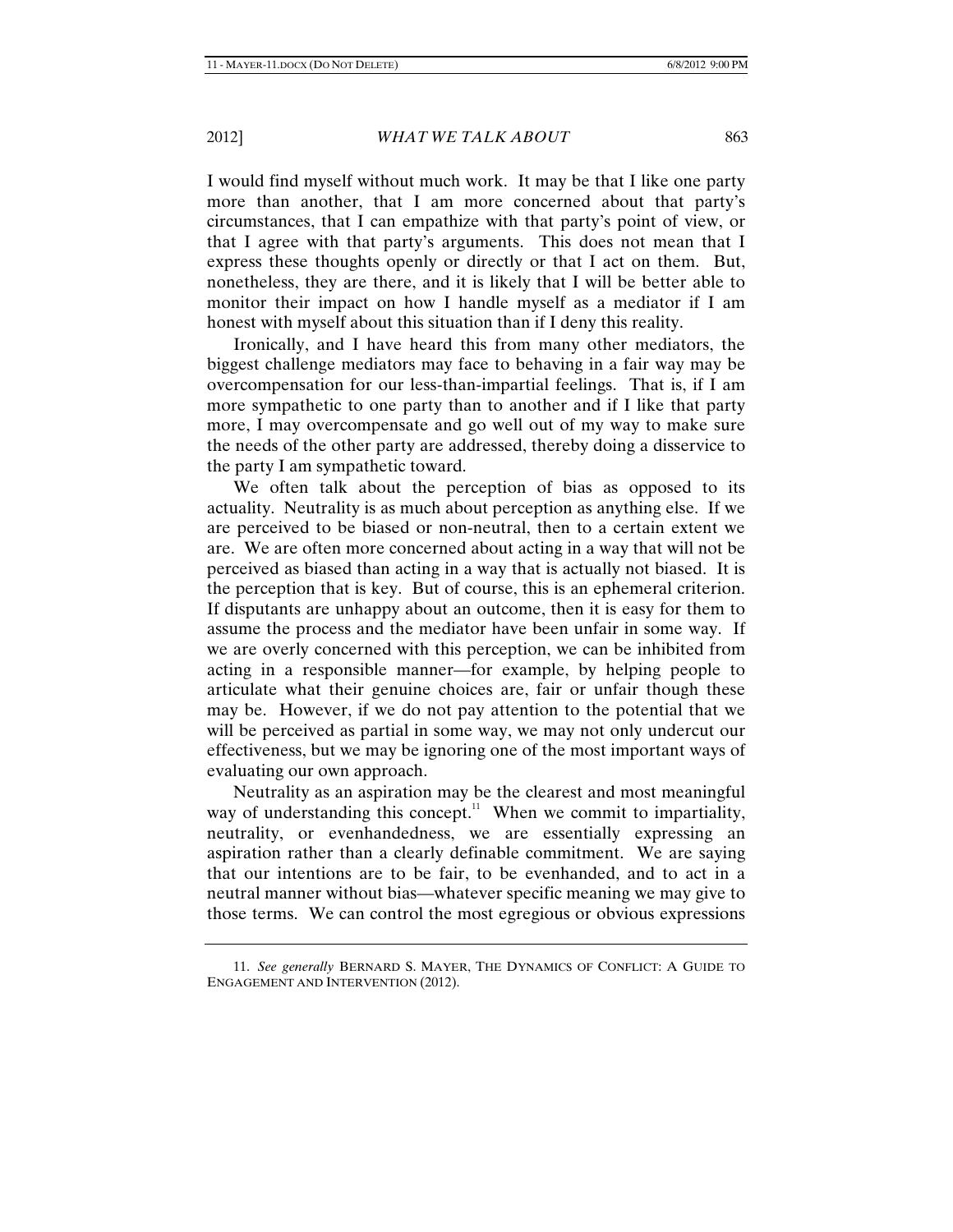of bias or partiality, but we cannot offer complete neutrality both because the term itself is confusing and because it is impossible to adhere to a strict interpretation of neutrality, no matter which element we look at. Nonetheless, neutrality as an aspiration is not meaningless, at least not in practice. Clients expect us to be motivated, to act in a fair way, and to be attentive to the legitimate concerns of all parties. Our commitment to trying to do just that is an important foundation of our connection with our clients. That we cannot actually act in a way that completely actualizes this commitment does not make the aspiration to do so unimportant.

#### III. ARE WE VALUED FOR OUR NEUTRALITY?

Conflict interveners often operate under the assumption that our neutrality is essential to why we are valued and why we are hired.<sup>12</sup> But in the end, we are not hired to be neutral, impartial, fair, or unbiased, although people certainly do not want us to be unfair. We are hired to help people engage in a constructive interaction, usually in the form of a negotiation. Disputants want our help communicating; understanding each other; analyzing a conflict; articulating their concerns, ideas, and arguments in support of their proposals; developing options; evaluating options; and finding agreements where agreements are possible. If we do this in a way that is effective and is perceived as competent and respectful to the disputants, we are fulfilling our most fundamental commitment. Being neutral is not the core of what people are asking for—and it is a very culturally relative concept in any event. In some contexts, being perceived as neutral is a necessary precondition to being utilized, but in many cultures someone who is neutral and disconnected to a conflict will not be viewed as an appropriate third party.<sup>13</sup>

There is often an inconsistency between what clients genuinely want and what we offer. Or put a different way, we assert that clients should rely on our services for reasons that are sometimes at odds with what clients are looking for. We essentially say that disputants should come to us because we will offer an impartial, confidential service aimed at resolving disputes in an amicable and fair way. We will do so by conducting a private and confidential communication process in which everyone will be given the opportunity to speak for themselves, decide

<sup>12.</sup> MAYER 2004, *supra* note 6, at 29.

<sup>13.</sup> *See* MOORE & WOODROW, *supra* note 10, at 419.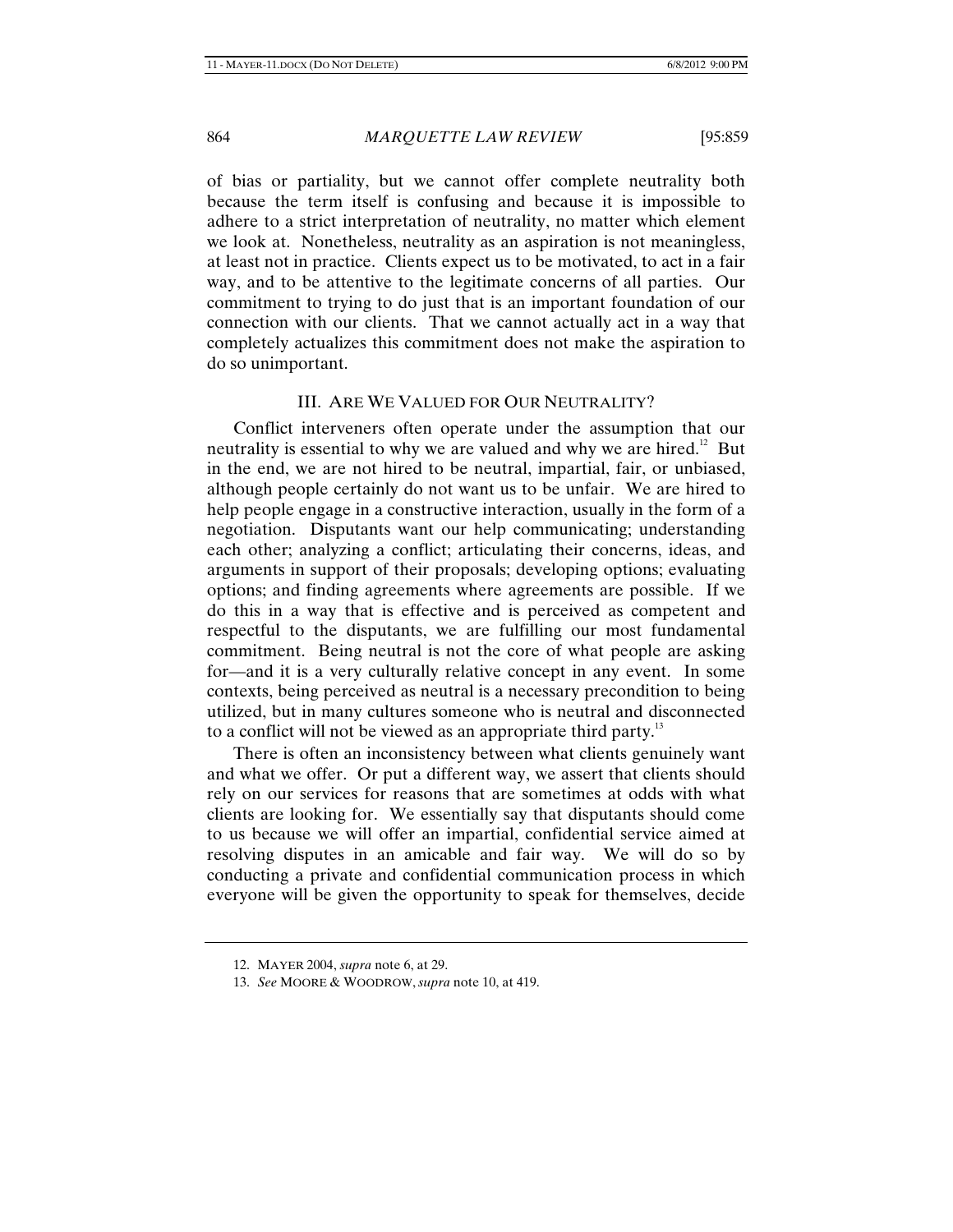what is a wise course of action for each of them to follow, and arrive at integrative solutions that maximize the degree to which everyone's needs are met. Disputants, on the other hand, tend to want to be heard in a meaningful forum, to be acknowledged for the justice of their point of view and for what they have endured, to have their problems solved, to be labeled as honorable and reasonable, and to do this all in a socially legitimate and safe setting.<sup>14</sup> These are not always contradictory approaches, but they often are. We are in essence asking people to give up something very important to them, right at the outset of our work with them, and that is the potential to have their grievance heard in a powerful and socially sanctioned public forum. Often this sacrifice is essential to motivating other parties to come to the table. Parties agree to do this not because they see the great worth of our neutrality or communication skills but because the alternative paths they might take are fraught with other kinds of problems (cost, time, uncertainty, toxicity, and intimidation). In this context, our assertion of our neutrality and our effectiveness at conducting problem-solving forums, while not necessarily at odds with what clients want, does not address what is most important to them.

I am not saying that our commitment to confidentiality and fairness is not important; instead, I am saying that the focus on neutrality itself derives more from concerns that we articulate and perpetuate than from the essential needs or desires of our clients. We are concerned about neutrality because it helps us identify who we are and distinguish ourselves from other interveners. This identity and distinction is often more important to us than to our clients. So why is it so important to us?

#### IV. NEUTRALITY AS A SOURCE OF IDENTITY

I believe the debate about neutrality is in essence a discussion of identity. This is why the debate between Susskind and Stulberg continues to be gripping. The argument still has traction thirty years since it originally took place because it addresses our identity as a field and as professional conflict interveners, not because of its articulation of essential ethical dilemmas. What Stulberg and Susskind have each identified, whether intentionally or not, is in essence a statement of who we are not. We are not a field that can insure or even go very far to

<sup>14.</sup> *See generally* MAYER 2004, *supra* note 6.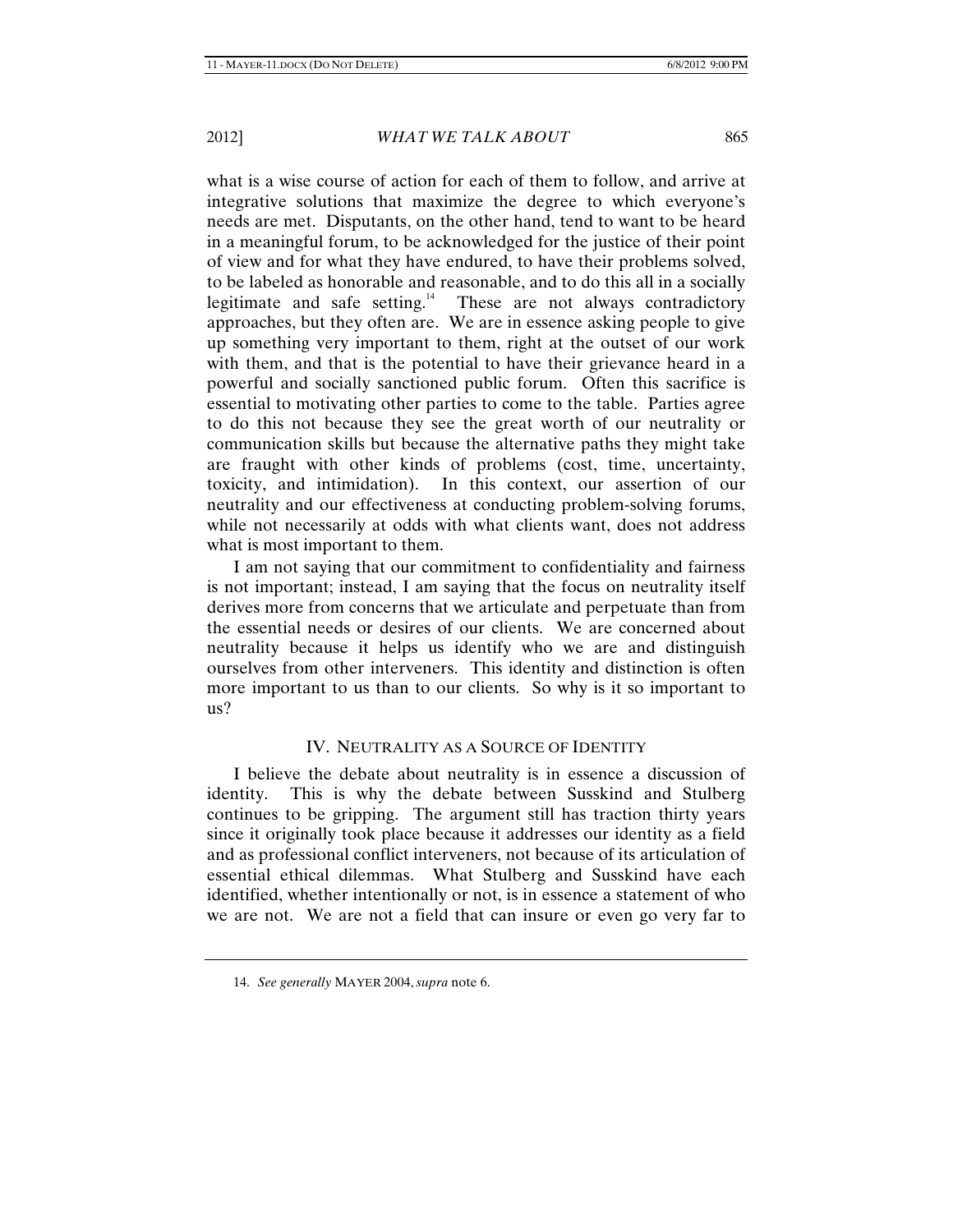promote—at least directly—a fair, stable, efficient, and wise outcome (four criteria that Susskind proposed during the Marquette panel<sup>15</sup>) to disputes. We can set up procedures, convene forums, set the tone, and facilitate a process that can allow such outcomes to develop as the circumstances and parties allow, but the effort to promote those kinds of outcomes cannot be the defining purpose and characteristic of our field. We simply do not have the power or the substantive expertise to produce or guarantee such outcomes.

We are also not fundamentally neutral facilitators of a justice event, to use Stulberg's formulation from the same panel.<sup>16</sup> As I have discussed, neutrality is not our primary defining characteristic. We are not completely or in some respects even significantly neutral, even as to the outcome (which is the type of neutrality that Stulberg emphasizes), $\frac{1}{1}$ except in the aspirational sense. And yet we do offer important services that people want and quite often need. The core of what we offer is our most significant source of identity.

As a field of practice, our professed identity has been partly borrowed, partly market-based, and often derived from defining criteria that are not completely convincing. We have borrowed from law, counseling, negotiation, business, economics, international relations, labor relations, anthropology, sociology, theology, peace studies, and education. There is nothing wrong with that. In fact, that is one of our strengths. Some borrowing is necessary for a field of practice to be relevant, and many fields borrow just as widely as we do—such as counseling, social work, and peace studies. But the fact that we have not always or ever been clear about the essence or roots of our intellectual foundation accentuates the challenge of the identity discussion. We are market-based in that we have defined our practice to a large extent from what the market for our services would support. These defining criteria, as we have discussed, are often artificial or at least disconnected in some respects from what we actually do or are asked to do. Our focuses on confidentiality, impartiality, the third-party neutral role, and reaching agreements seem to me to be tactics or stances we can take, but not essential defining characteristics of who we are.

So it is not so hard to say what does not define us. But what does? Or as we might say, if neutrality, mediation, confidentiality, and

<sup>15.</sup> Panel Discussion, *supra* note 4, at 815.

<sup>16.</sup> *Id.* at 810–11.

<sup>17.</sup> *Id.* at 811.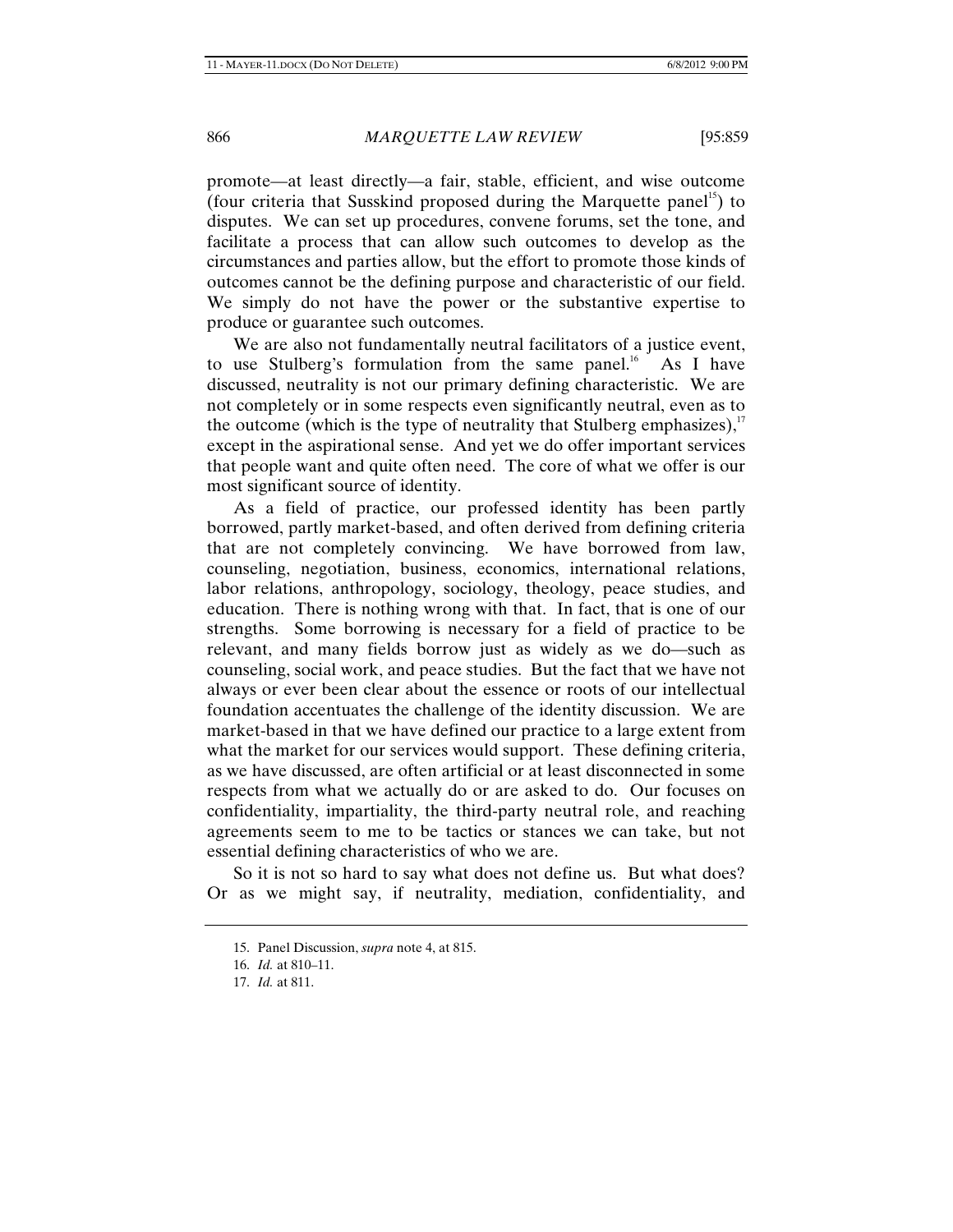resolution are our positions, what are our interests? I suggest three different elements of identity that the Susskind–Stulberg<sup>18</sup> debate has raised and that continue to give it traction: our fundamental purpose, our knowledge base, and the social impact of what we do.

#### *A. Our Fundamental Purpose*

Conflict interveners have many different visions of their essential purpose. For some, our *raisons d'être* are to resolve conflicts, to forge agreements, and to bring negotiations to effective conclusions. For others, it is to promote a transformation of relationships and people, and for others some it is about building community and contributing to a more just world. We have many different motivations for what we do and many approaches to how we accomplish the tasks that we have set for ourselves. The work of a transformative mediator and the work of an evaluative mediator are so different that it is hard to understand them as being in the same field sometimes.<sup>19</sup> What has seemed to hold these disparate approaches together is our understanding of our role as third-party neutrals who work with people in conflict. So deconstructing the concept of neutrality—or challenging its ethical basis, as Susskind has done<sup>20</sup>—seems to attack the one unifying principle that has held us together. But of course we always have been both more and less than a field of third-party neutrals. For one thing, much of the most valuable work we have done has not occurred from a neutral stance but from what I have characterized as ally roles—as advisers, coaches, and advocates, for example.<sup>21</sup> We have also functioned as system designers, administrators, trainers, evaluators, and in many other roles where we have not even purported to be third parties, much less neutral. And, as we have seen, hanging too much of our identity on the commitment to neutrality is problematic because the concept itself is ambiguous.

The Susskind–Stulberg interchange goes right at the question of fundamental purpose. Susskind argues our purpose is to get fair, stable,

<sup>18.</sup> I have intentionally changed the order of who I identify first in referring to the debate. In the initial debate, Susskind wrote his article and Stulberg wrote the response. *See supra* notes 1–3 and accompanying text.

<sup>19.</sup> For a rich presentation of different approaches to mediation in the family context, see DIVORCE AND FAMILY MEDIATION: MODELS, TECHNIQUES, AND APPLICATIONS (Jay Folberg et al. eds., 2004).

<sup>20.</sup> Panel Discussion, *supra* note 4, at 815. Susskind argues that mediators should be fair, efficient, stable and wise, rather than neutral. *Id.* 

<sup>21.</sup> MAYER 2004, *supra* note 6, at 222.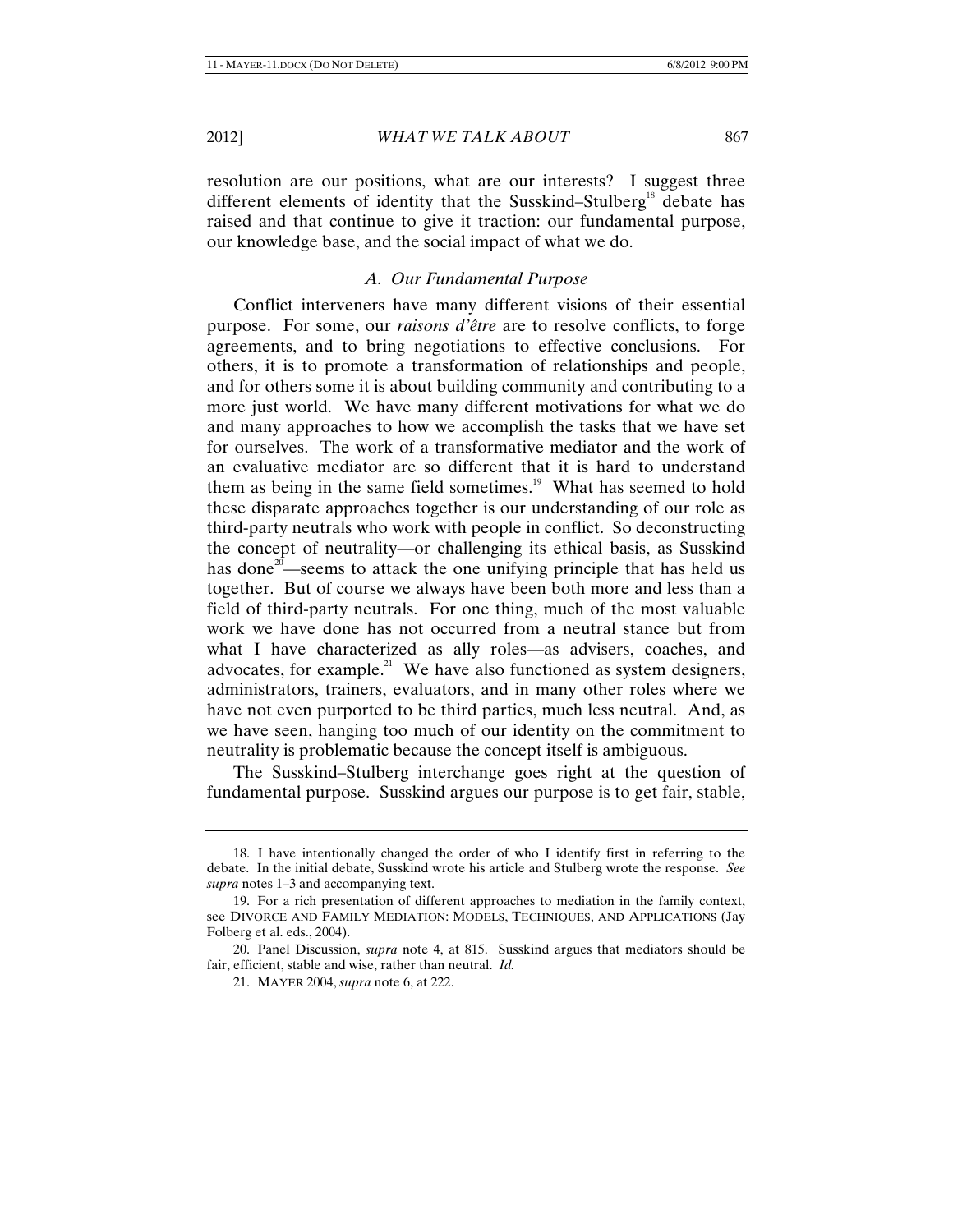efficient, and wise agreements, and that purpose should govern whatever stance we take toward neutrality.<sup>22</sup> Stulberg argues that our essential purpose is to provide "a systematic platform and framework for promoting not only self-determination but also personal responsibility. It's the chance to work something out, and not, as we so often want to do, let somebody else do it for us."<sup>23</sup> The debate here is not really about the wisdom, nature, or possibility of neutrality, but about fundamental purpose.

I do not believe either formulation gets at the essential purpose that genuinely unites and defines the conflict intervention field because both still characterize that purpose in terms of a third-party role and the values and ethics implicit in that role. In characterizing what our field is about, rather than trying to identify ourselves by the particular roles we play in conflict, we should focus on the purpose of our intervention. As I see it, the defining purpose of our field, which I refer to as the conflict intervention field,<sup> $24$ </sup> is to help people deal with conflict productively and constructively—to assist people with constructive engagement in conflict or, when advisable, constructive avoidance of conflict. We do this from many different stances, including the third-party stance, but we ought not to rely solely on a particular set of roles to define who we are. And if we are not necessarily acting from a third-party role, we are certainly not always acting as neutrals, even in the aspirational sense. We are informed by many values—including self-determination, social justice, and empowerment—but these too are not the essential defining features of our purpose (although they certainly guide us in how we pursue that purpose).

#### *B. Our Knowledge Base*

Any attempt to define ourselves by what we do—by our methodologies, procedures, or systems of intervention—will inevitably run into the incredibly broad variety of approaches that we take. This is true of psychotherapy, education, organizational development, architecture, law, and perhaps all disciplines with a strong practice component. It is certainly true of conflict intervention. But we can, perhaps, identify some elements of a common knowledge base that define our field. While there are areas of particular knowledge we need

<sup>22.</sup> Panel Discussion, *supra* note 4, at 819–21, 824.

<sup>23.</sup> Draft of Panel Discussion, *supra* note 4, at 5–6 (on file with law review).

<sup>24.</sup> Panel Discussion, *supra* note 4, at 815.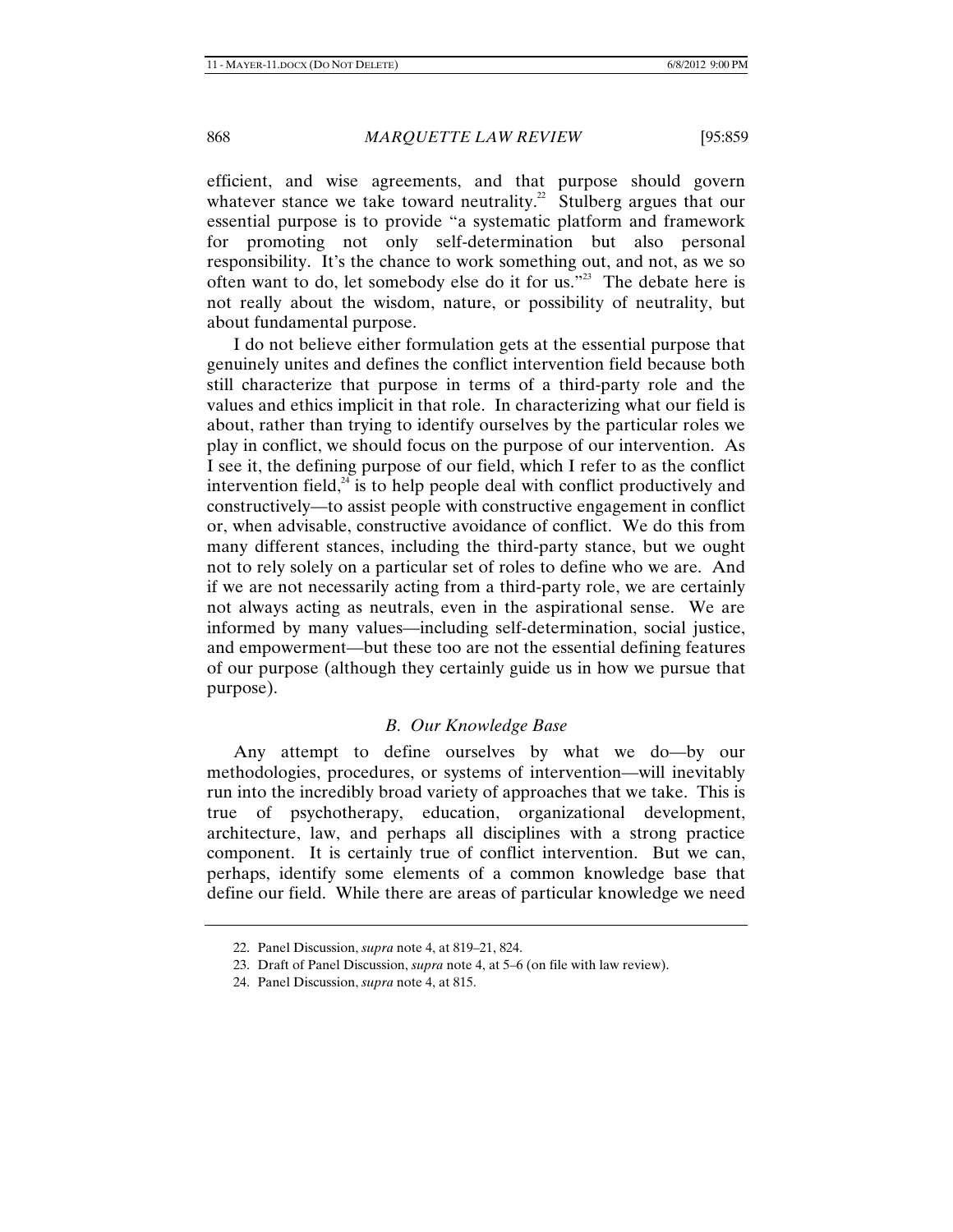depending on our particular role and area of expertise, as a field we can identify certain common areas of knowledge that we either have or should seek to have. These common areas include conflict dynamics, negotiation, communication, power dynamics, cultural practices, systems theory, intervention processes, and intervention roles.<sup>25</sup>

The meaning of neutrality as a commitment and an intervention tool has to be understood through the lens of these frameworks in order for us to really grasp its meaning for our work and our way of thinking. For example, how does the entry of a third party who aspires to neutrality affect the dynamics of a conflict and how can this be explained through systems theory? While we might be tempted to equate neutrality with the absence of power, this is of course not the case. Taking a neutral stance can be a very powerful move. By purporting not to have a desire to affect the outcome, we often position ourselves to have a very significant impact on what occurs. This is ironic, perhaps, but not surprising. Sometimes, the less power we try to obtain or to exert, the more we end up having.

Stulberg and Susskind do not directly address our knowledge base, but their approaches have significant implications for what that knowledge base ought to be, none of which are contradictory to what I have indicated above. However, each of their approaches suggests an emphasis on a somewhat different element of what we need to know. Susskind's approach points to the importance of substantive knowledge (how else could we evaluate an agreement) and of familiarity with system and power dynamics.<sup>26</sup> Stulberg's argument underlines the importance of our knowledge of communication, negotiation, and process.27 I suspect that each would argue that all of the above are important, but I also suspect that in practice they would focus on those areas that are most conducive to carrying out the fundamental purpose of conflict intervention as they see it.

#### *C. Our Social Impact*

Any field's identity is wrapped up to some extent with what impact it has on society and on the larger social good. Even purely abstract fields of endeavor, such as mathematics or philosophy, ultimately have to

<sup>25.</sup> *See* MAYER 2004, *supra* note 6, at 292–93.

<sup>26.</sup> Panel Discussion, *supra* note 4, at 808–09. It would be impossible to establish a fair, efficient, stable, and wise outcome without being familiar with these issues.

<sup>27.</sup> Stulberg, *supra* note 1, at 98–99.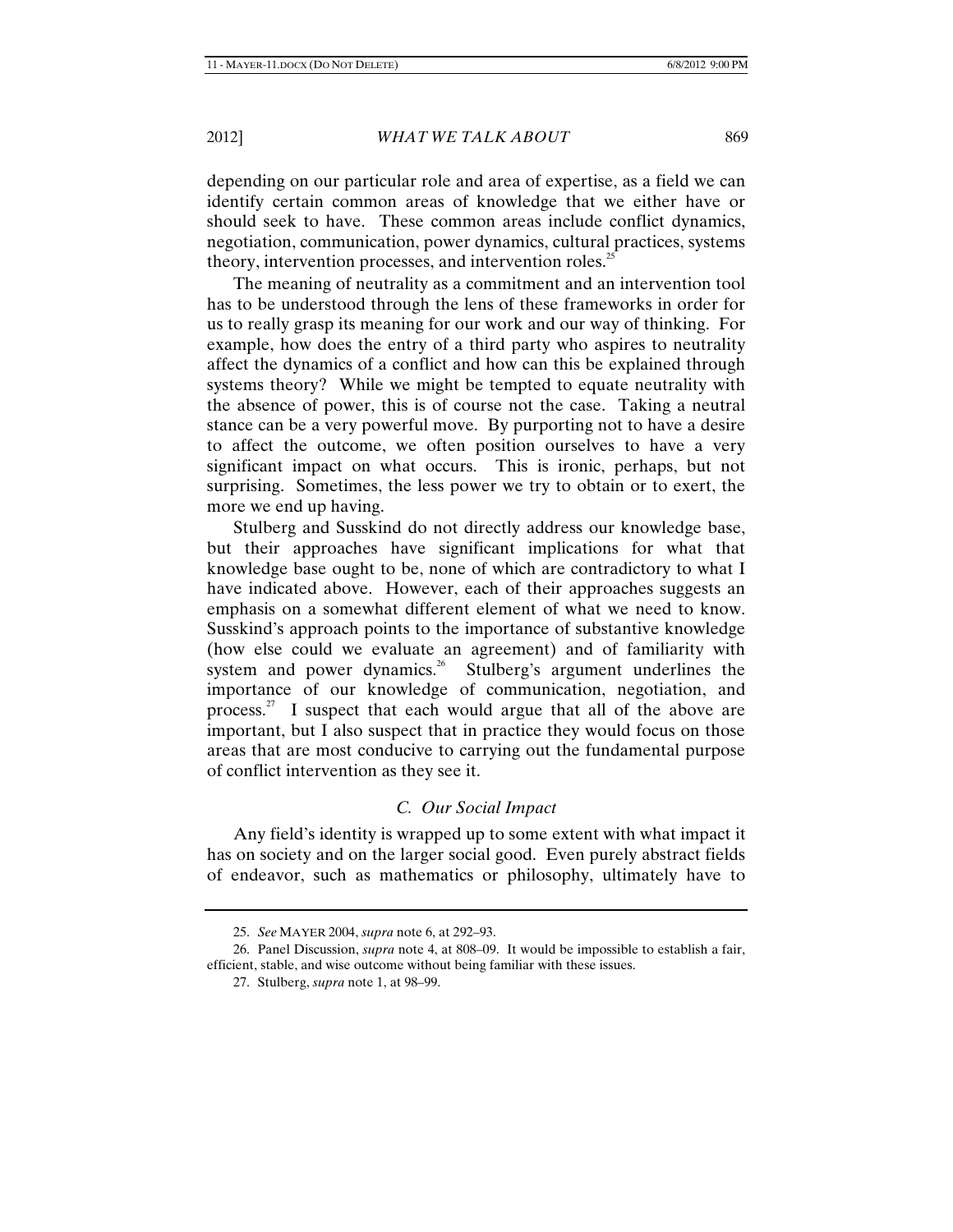contend with this question, and the conflict field certainly does as well. Our engagement with this question has been intensified by the works of writers such as Laura Nader,<sup>28</sup> Tina Grillo,<sup>29</sup> and Owen Fiss,<sup>30</sup> who have directly suggested that the Alternative Dispute Resolution (ADR) movement has had some very significant negative consequences. Both Susskind and Stulberg are concerned about the impact of what we do, but come to different conclusions. Susskind argues that, unless we directly commit to achieving socially desirable ends, both through the process we set up and through our attention to the agreements reached in those processes, we can easily become parties to socially undesirable or unjust results. $31$  For us to have the very positive social impact, which he clearly believes we have had and can have, $32$  we must travel outside the comfort zone of neutrality and address the wisdom of the outcome. For Stulberg, the very positive and powerful social impact we have had requires that we view mediation as a "justice event," which requires us to be neutral about outcome.<sup>33</sup>

I have written about this same issue as well, and I have argued that conflict intervention (and indeed all professions) is both an agent of social change and of social control.<sup>34</sup> This is a defining feature of our existence as intellectual institutions. We cannot escape this tension, but we can account for it and be conscious of it. We can be alert, for

30. Owen M. Fiss, *Against Settlement*, 93 YALE L.J. 1073, 1075–76, 1078, 1082, 1085–86 (1984).

31. Panel Discussion, *supra* note 4, at 809–10. For example, at the symposium, Susskind said,

I don't think you can say: Don't look to me if the parties don't show up, [and] don't look to me to be responsible for the implications of inequalities between the parties. . . . If the parties start to talk, and it's clear from the way they're talking that someone [or some group] not present is going to be adversely affected, wouldn't you say: Gee they should probably be represented at the table, too.

Draft of Panel Discussion, *supra* note 23, at 105. He feels we have to intervene to make sure that unrepresented parties are brought to the table. Panel Discussion, *supra* note 4, at 809–10

33. *Id.* at 811.

34. MAYER 2004, *supra* note 6, at 167.

<sup>28.</sup> Laura Nader, *Controlling Processes in the Practice of Law: Hierarchy and Pacification in the Movement to Re-Form Dispute Ideology*, 9 OHIO ST. J. ON DISP. RESOL. 1, 3–10 (1993).

<sup>29.</sup> Trina Grillo, *The Mediation Alternative: Process Dangers for Women*, 100 YALE L.J. 1545, 1549–50, 1605, 1610 (1991).

<sup>32.</sup> Panel Discussion, *supra* note 4, at 814–15.Susskind argues that mediators, by constructing a good process, contribute to a good outcome, which he defines as one that is fair, efficient, stable, and wise. *Id.*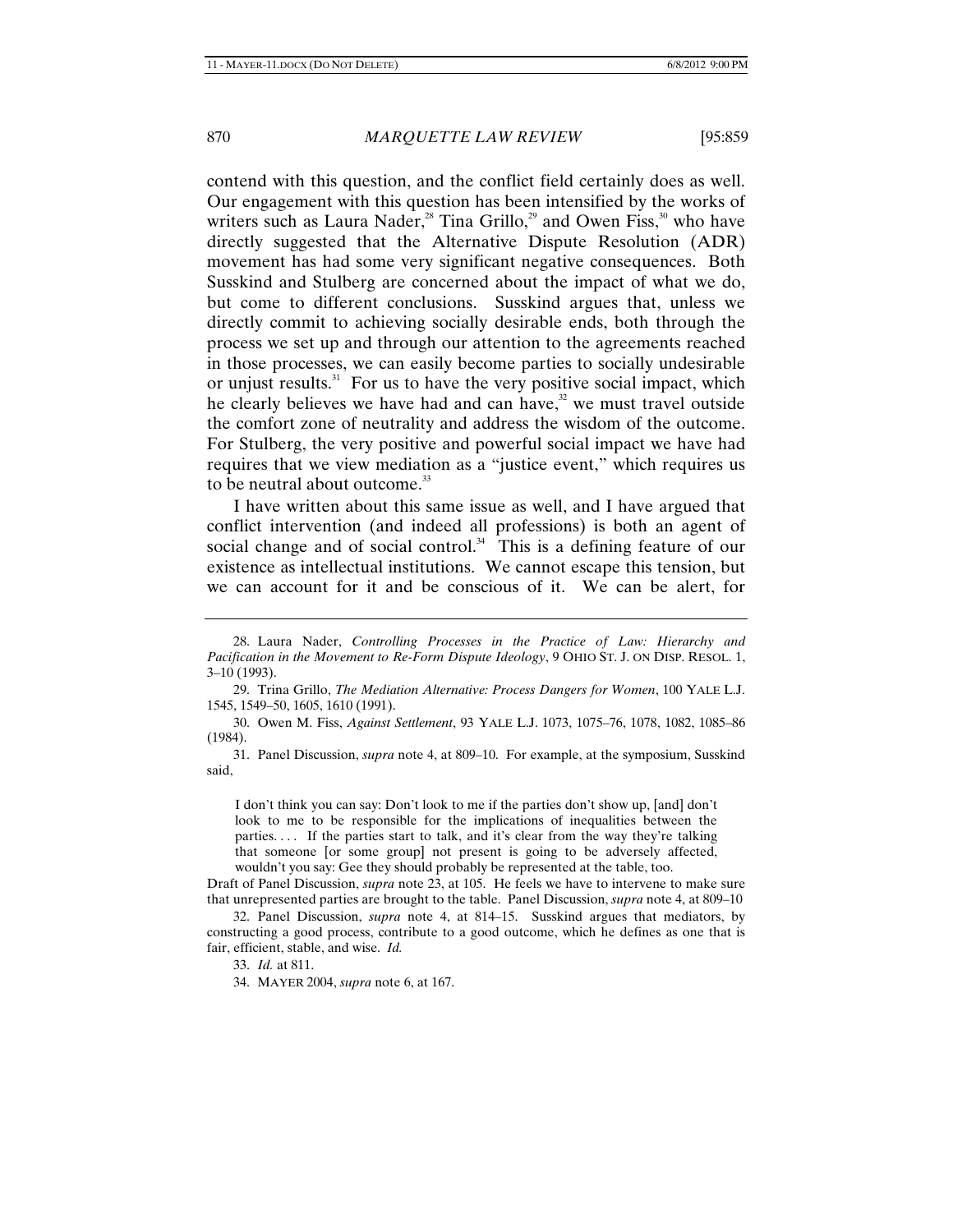example, to the possibility that our intervention, rather than being empowering, interferes with relatively weak parties getting access to sources of power that could genuinely help them meet their needs and that are realistically available to them. If we find ourselves in such a situation, we may well decide not to continue. Realistically, however, the calculation is never so straightforward. People have to make choices about competing routes—about how much to emphasize a cooperative versus a competitive approach, for example—without knowing for sure what the implications of each will be over time. And we cannot be sure either. I have no doubt that there are cases that I have mediated in which one of the parties would have been better off in the long run had they chosen a more adversarial approach, although I cannot identify for sure which cases these are. But I am also convinced that the cumulative effect of our work, particularly when we build in structural safeguards (e.g., screening for domestic violence) and when we are open with our clients about the pros and cons of entering into a particular process, is fundamentally empowering and supportive of social progress.

Still, we always need to question this conviction as a field both because others have done so and because it is important for us not to take the social value of what we do for granted. By debating the impact of what we do and by considering how our essential assumptions about who we are affect this impact, we accomplish two essential things. First, we continue the process of professional-identity formation. Second, we develop more sophisticated approaches to assessing the impact of our work. This, I believe, is the essential contribution of the Susskind– Stulberg interchange. With this dialogue, they have provided us with an anchor and a framework for such a discussion, and they have also provided an impetus for us to continue engaging in it.

#### V. CONCLUSION

On my very first day of orientation to social work school at Columbia University in 1968, the debate began about whether social work was a "band-aid" that essentially allowed fundamentally exploitative systems to continue or whether it was a genuine source of empowerment that promoted a more just and equal society. This debate, while at times seeming trite and old, continues to this day and has been essential to the growth and identity formation of social work. And of course, social work is both. In a sense, the debate about neutrality and the responsibility of the conflict intervener for insuring a just outcome is our analogy to this. And we could almost use the same language and come to the same conclusion.